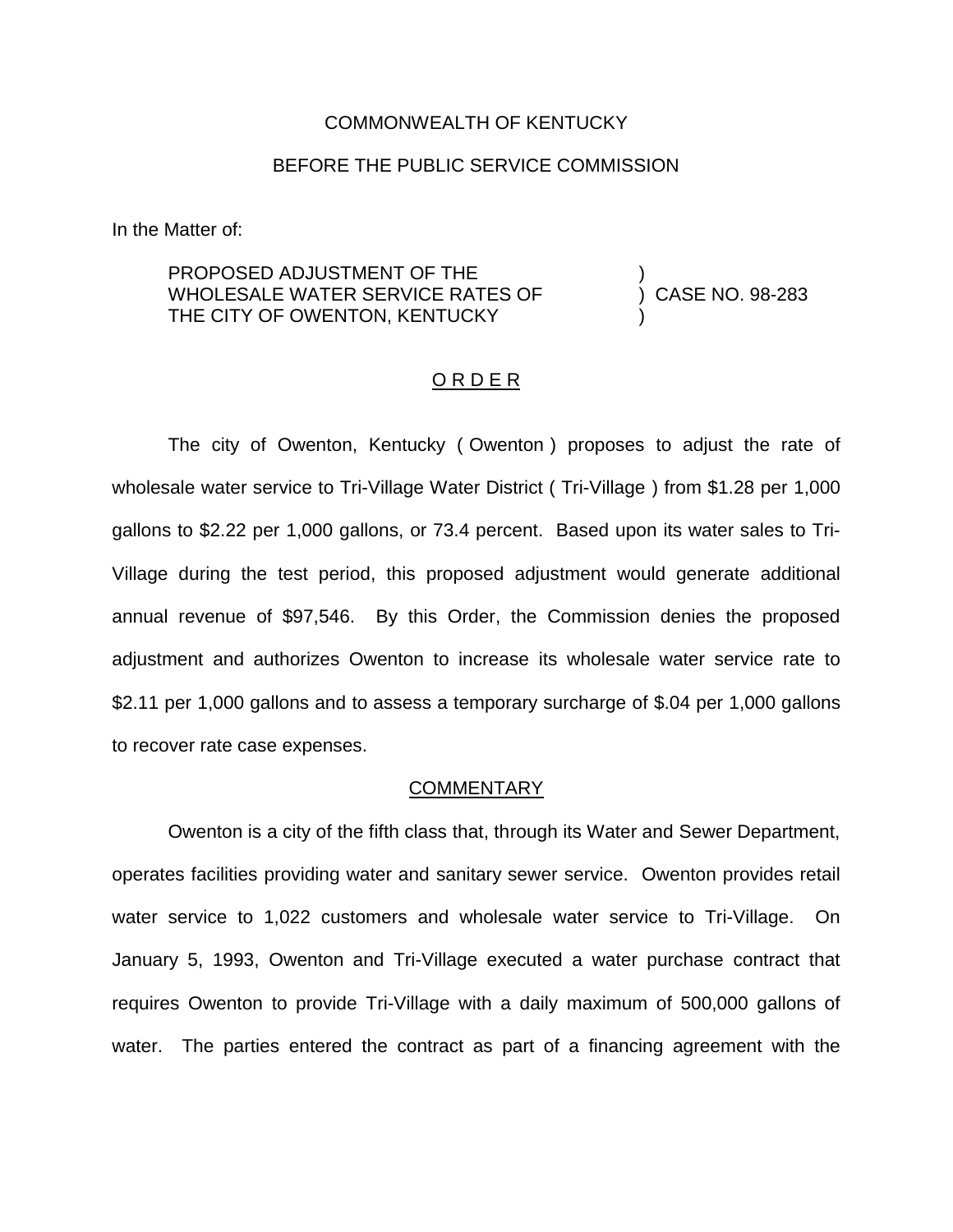Farmers Home Administration ( FmHA ) for the construction of an addition to Owenton s water treatment plant. The water purchase contract has a term of 50 years.

### PROCEDURE

On April 29, 1998, Owenton filed a proposed revision to its existing rate for wholesale water service to Tri-Village. Upon Tri-Village s objection to the proposed rate and after finding that further proceedings were necessary to determine the reasonableness of the proposed rate, the Commission suspended the proposed rate until October 31, 1998 and established a procedural schedule. The Commission further granted Tri-Village leave to intervene in this proceeding.

Following discovery in this proceeding, the Commission held a public hearing on the proposed rate on January 11, 1999. Testifying at this hearing were William Gill, chairman of Owenton s Water and Sewer Department; D. Scott Taylor, professional engineer; and William C. Babington, consultant. This case stood submitted for decision on February 5, 1999 when both parties submitted written briefs.

#### TEST PERIOD

Owenton proposes and the Commission accepts the 12-month period ending June 30, 1997 ( Fiscal Year 1997 ) as the test-period for determining the reasonableness of the proposed rate. In using this historic test period, the Commission has given full consideration to appropriate known and measurable changes.

### REVENUES AND EXPENSES

#### Operating Expenses

During Fiscal Year 1997, Owenton incurred expenses of \$459,997 to operate its water treatment and distribution facilities. Tri-Village has disputed neither the accuracy

-2-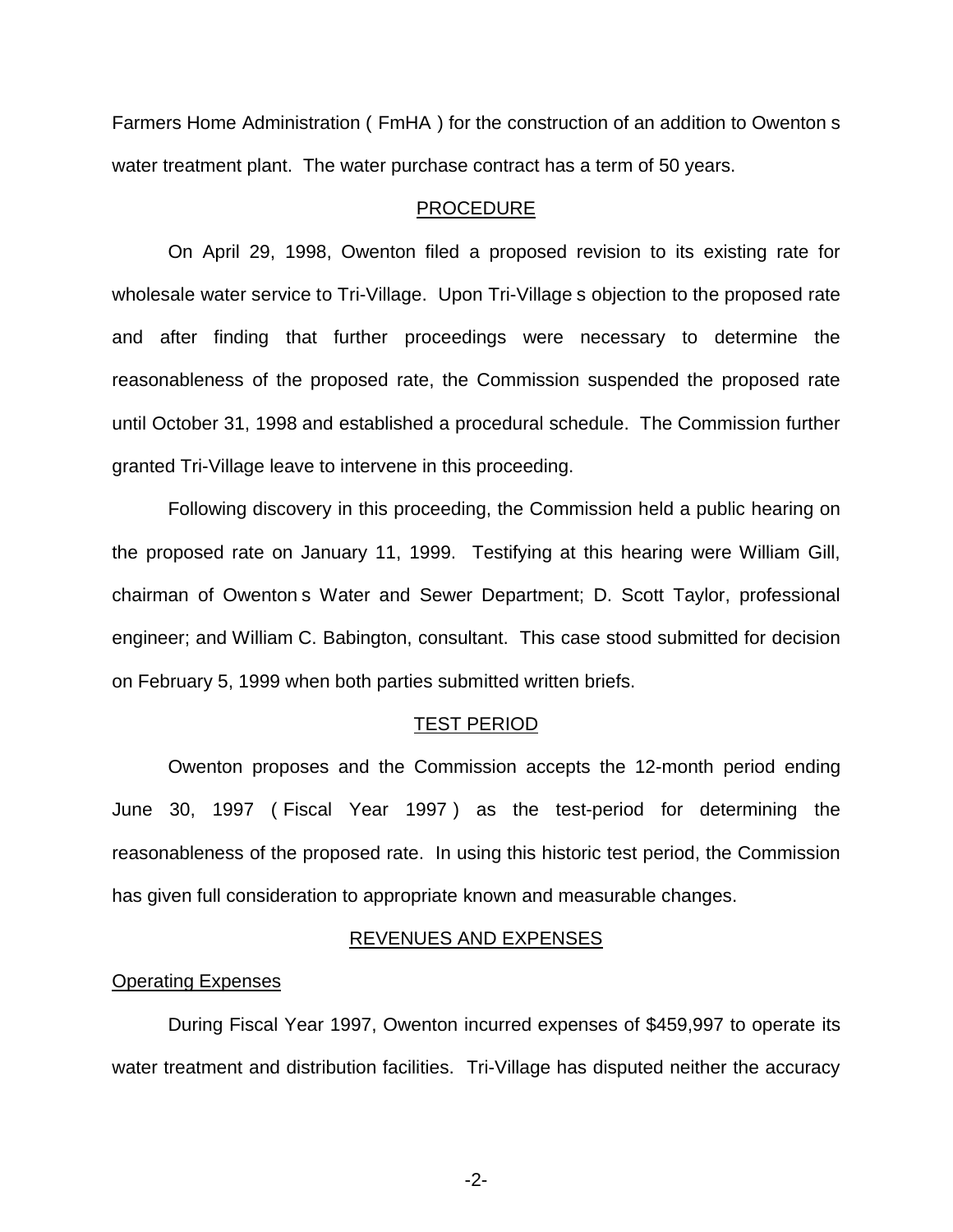nor reasonableness of the expenses. Accordingly, the Commission finds that \$459,997 should be used to determine Owenton s wholesale water service rate.<sup>1</sup>

# Debt Service Requirements

During the test period, Owenton had 3 outstanding long-term debt obligations. It reports that the debt service requirements associated with these obligations were \$71,260.<sup>2</sup> The Commission accepts these requirements for rate-making purposes.

# COST ALLOCATION

Owenton proposes to allocate to Tri-Village approximately \$213,805 of its total operating expenses of \$459,997 and \$17,591 of its \$71,260 debt service costs. Of the allocated operating expenses, approximately \$164,248 is attributable to water treatment functions and \$48,837 is attributable to distribution functions. These allocations produce a wholesale water service rate of \$2.22 per 1,000 gallons of water.

In support of its proposed allocation, Owenton has presented a detailed cost-ofservice study. Based upon this study, Owenton allocated water treatment costs based upon the ratio of total gallons of water sold to Tri-Village to total gallons sold.

 $2$  The debt service payments with this debt were as follows:

| Waterworks Revenue Bonds of 1988<br>Waterworks Revenue Bonds of 1994<br>Waterworks Revenue Bonds of 1994 Series B | - Series A | \$17.350<br>42,750<br>11,160 |
|-------------------------------------------------------------------------------------------------------------------|------------|------------------------------|
| Total:                                                                                                            |            | \$71.260                     |

 $1$  Owenton s total operating expenses, as reported in Owenton s Audit Report for Fiscal Year 1997, are \$458,394. In its cost-of-service study, Owenton reported total operating expenses of \$459,997. The cost-of-service study reported additional salaries and wages of \$1,170 and purchase power expense of \$433. Because Owenton provided detailed information in support of these latter figures, the Commission has chosen to rely upon the amounts stated in its cost-of-service study. See Owenton s Response to the Commission s Order of November 5, 1998, Item 5; Owenton s Response to the Commission s Order of December 18, 1998, at 8.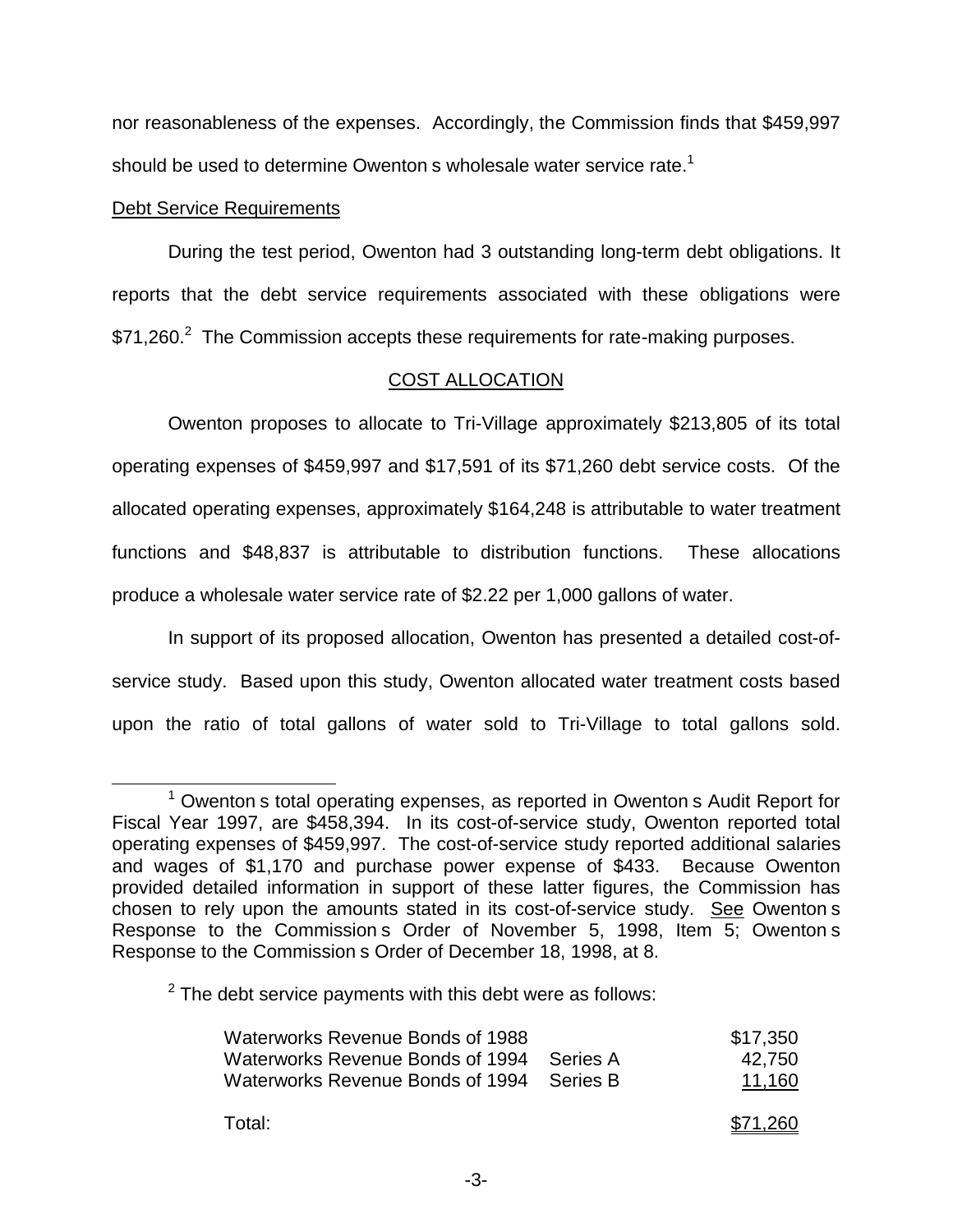Owenton s allocation of distribution expenses was based upon the following factors: water use; inch-mile ratio of jointly used lines; distribution share; and adjustments.

Advocating rejection of the proposed cost allocation, Tri-Village contends that Owenton s cost allocation methodology is not consistent with the Water Purchase Contract or FmHA cost allocation methodology upon which the contract was based. Our review of the contract finds no support for any particular cost methodology. The contract provides no cost allocation methodology nor does it refer to any recognized cost allocation. As to an FmHA endorsed methodology, neither Tri-Village nor its witness Babington has referred to any published methodology that FmHA has endorsed or required.

The Commission acknowledges that the contract contains some cost allocation principles. Paragraph C5 of the contract specifically provides that a 1992 FmHA grant of \$314,900 will accrue only to the Purchaser [Tri-Village] for the purpose of reducing the Purchaser s portion of the debt service associated with the 1992 water supply project. It further provides for a 10 percent debt service reserve or such other reserve as may be required by the bond holders. The absence of additional cost allocation principles in the contract, however, suggests that the parties either failed to consider or were unable to reach agreement upon any comprehensive cost allocation methodology.

Assuming arguendo that the parties had reached some agreement upon cost methodology, such agreement is not binding upon the Commission. The Commission has the right and duty to regulate rates and services, no matter what a contract provided. Board of Ed. of Jefferson County v. William Dohrman, Inc., 620 S.W.2d 328, 329 (Ky.App. 1981). While the Commission should give weight to the intent of the parties, its ultimate obligation is to establish rates that are fair, just and reasonable.

-4-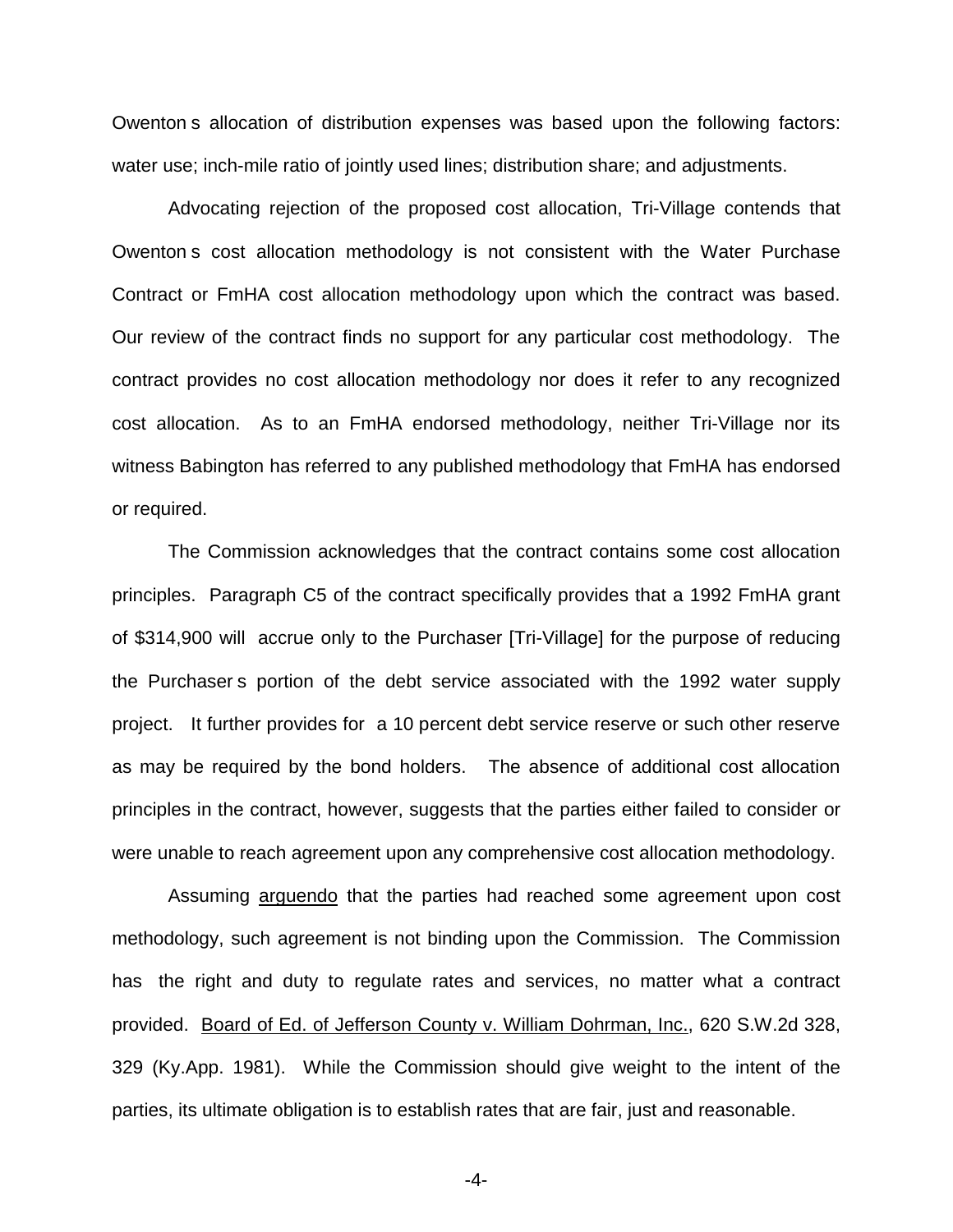During the proceeding, Tri-Village offered an alternative wholesale rate of \$1.1430 per 1,000 gallons of water. This rate is comprised of a debt service component of \$.1657 per 1,000 gallons and an operation and maintenance expense component of \$.9773. It is based upon a purported cost-of-service study performed by Tri-Village witness Babington.

The Commission finds that Tri-Village s purported cost-of-service study should be given little weight. Based upon our review of his testimony, the Commission finds that the study s author had little understanding of cost allocation concepts and no experience in preparing cost-of-service studies. His cost allocation methodology does not comport with generally accepted rate-making practices or any recognized authority. The study contained no explanation of its proposed cost allocations nor did its author provide such explanation when testifying. Where a party has proposed to exclude all distribution expenses from the calculation of a wholesale rate, the Commission expects, at a minimum, a detailed explanation, supported by some empirical data, of why such exclusion is appropriate. In this case, that explanation is totally lacking.

In contrast, Owenton s cost-of-service study is supported by significant empirical data. Each cost allocation factor is explained. Its author is experienced in preparing cost-of-service studies. Finally, Owenton s cost allocation methodology is consistent with generally accepted rate-making practices and generally recognized within the water utility industry. The Commission finds that Owenton s cost-of-service study, with the exceptions noted below, should be accepted as the basis for establishing the wholesale rate.

Having reviewed Owenton s cost-of-service study, the Commission finds that the total gallons sold factor was incorrectly calculated. Owenton allocates several joint

-5-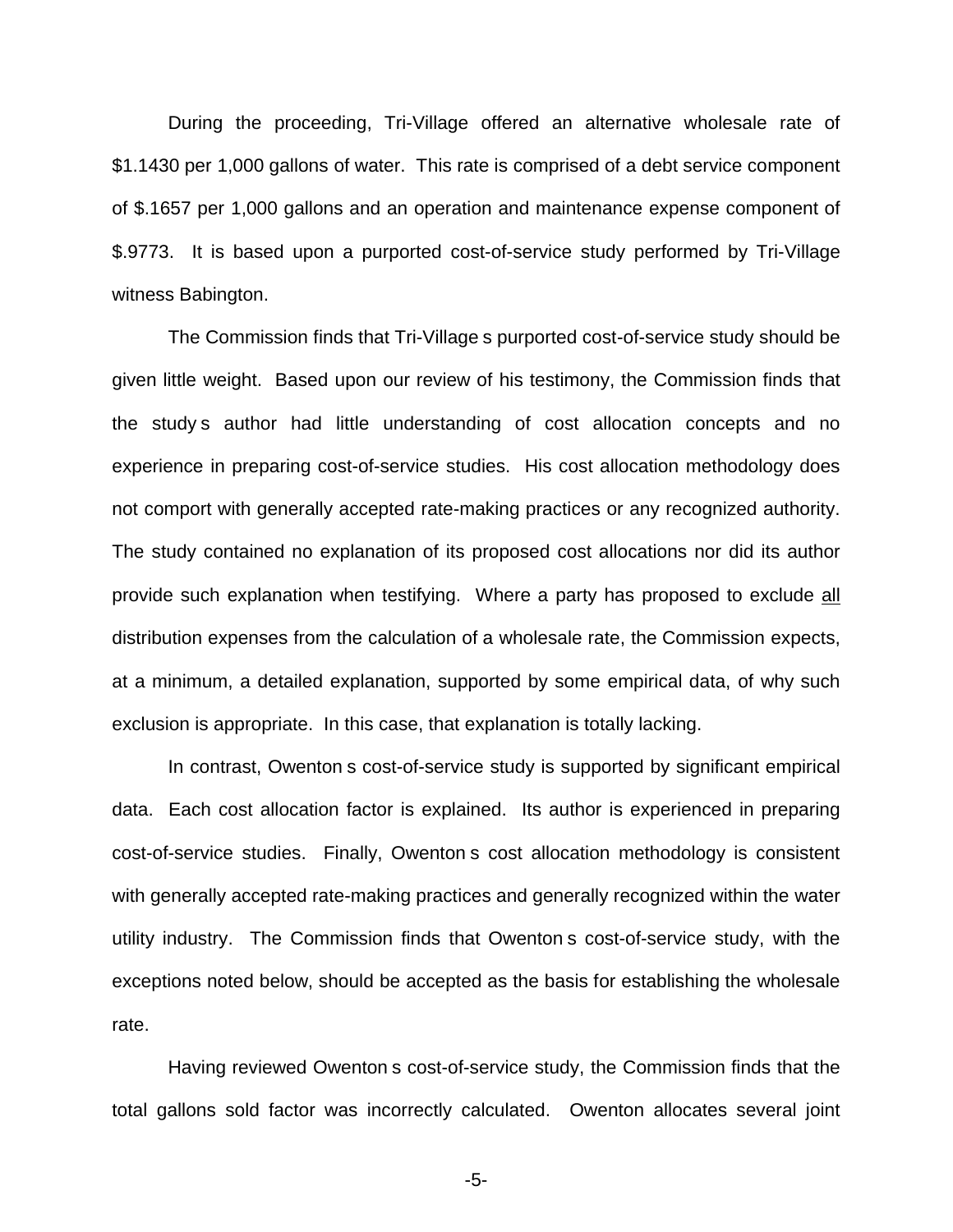costs based upon the ratio of total gallons of water sold to Tri-Village. When calculating this factor, Owenton omitted from its calculation 5,475,000 gallons of water that Owenton provided to its Sewer Department at no charge. Owenton witness Taylor, the author of the cost-of-service study, agreed that this water should be considered when calculating this allocation factor. $3$  Taking into account this water, this allocation factor is reduced from  $.5933<sup>4</sup>$  to  $.5754<sup>5</sup>$ 

The Commission further finds that Owenton s cost-of-service study incorrectly allocated the cost of operating expenses. Originally Owenton proposed to allocate all operating supplies expense equally between its water treatment and distribution functions. In post-hearing filings with the Commission, Owenton has indicated that these expenses should be totally allocated to the water treatment function. The Commission concurs with this change.

The Commission also finds that adjustments to the proposed allocation of water treatment costs are necessary. In its cost-of-service study, Owenton allocated water treatment expenses based upon the ratio of total gallons sold to Tri-Village. Use of this allocation is appropriate for those expenses classified as commodity expenses expenses concerning chemicals, river pumping facilities and water treatment that vary directly with the amount of water sold. An allocation factor of .5348, however, should be

 $<sup>5</sup>$  103,772,000/180,351,100 = .5754.</sup>

 $3$  Transcript at 52. Taylor suggests that the omission of this water is offset by Owenton s failure to allocate to Tri-Village the cost of office space that the Sewer Department provided to the Water Department at no charge. Since the cost of such office space has not been calculated and no allocation attempted, the Commission has made no provision for it.

 $4\overline{)103.772.000/174.876.100} = .5933.$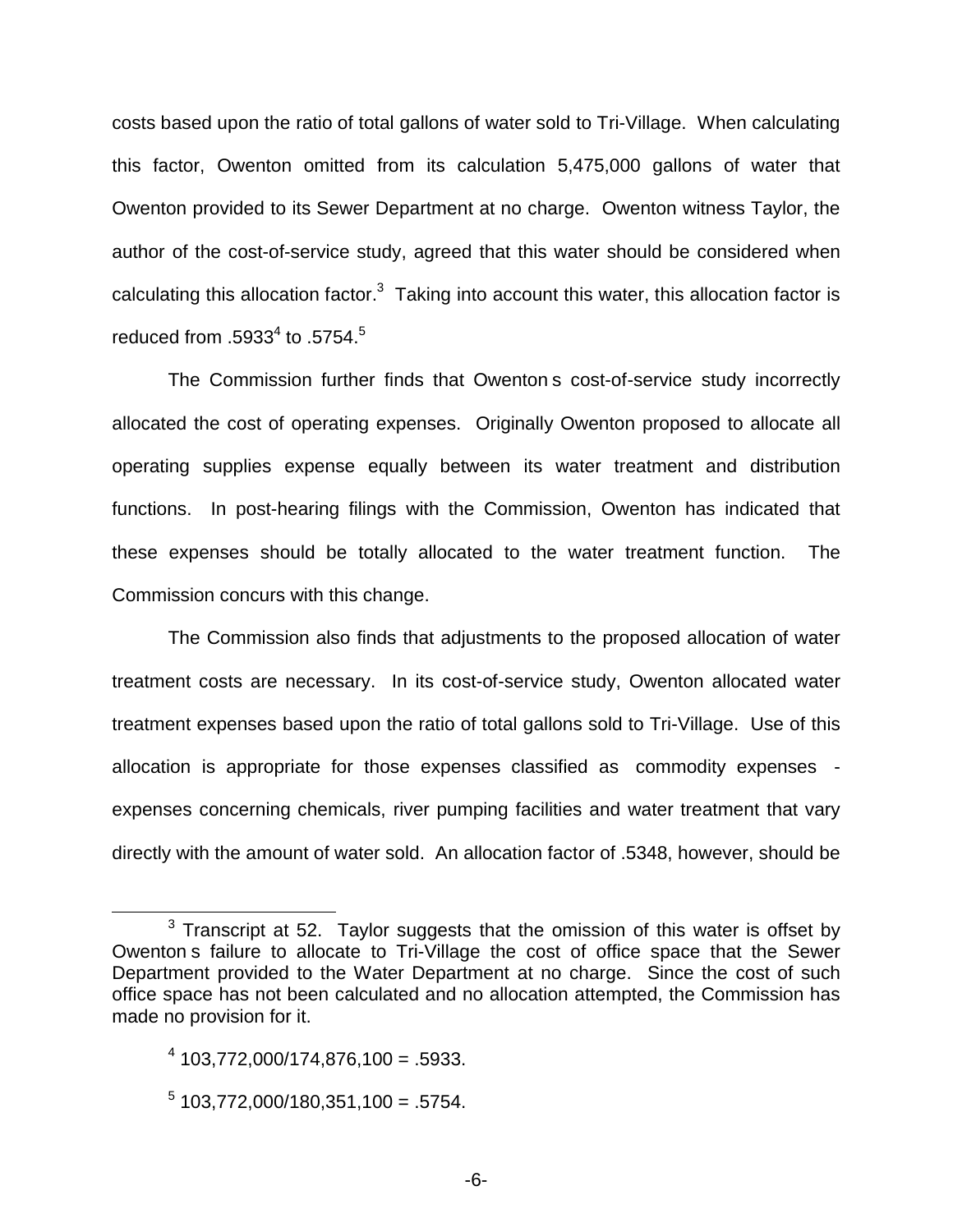used for all other treatment expenses. This factor takes into consideration water loss and plant use and results from the calculation of the ratio of water sales and the water production multiplier. The water production multiplier shows that when line loss, plant use, and the inch mile ratio are considered, Owenton must produce 1.3156 gallons to sell one gallon to its retail customers and must produce 1.2228 gallons to sell one gallon to Tri-Village. These adjustments are reflected in Appendix B.

The Commission has made adjustments to Owenton s allocation of distribution costs using the ratio of gallons sold to Tri-Village to total sales, multiplied by the inch mile ratio of jointly used lines. The Commission s adjustments result in an increase in the allocation of distribution costs from Owenton's proposed rate of \$.47 to \$.50 per 1,000 gallons. These adjustments are set out in detail in Appendix B.

In establishing Owenton s wholesale rate, the Commission has included depreciation expense. Arguing that the FmHA does not consider depreciation as a cost of producing water,<sup>6</sup> Tri-Village has opposed such inclusion. The Commission, however, finds that Kentucky law requires such inclusion. See Public Service Commission v. Dewitt Water District, Ky., 720 S.W.2d 725, 731 (1986) ( The Commission is required by statute to treat depreciation as an operating expense to provide an adequate fund for renewals, replacement and reserves. ) Moreover, it is generally recognized that depreciation is a real part of the cost of operating a utility, whether government or investor owned. American Water Works Association, Manual M1, Water Rates (4th ed. 1991) at 3.

<sup>6</sup> Transcript at 90.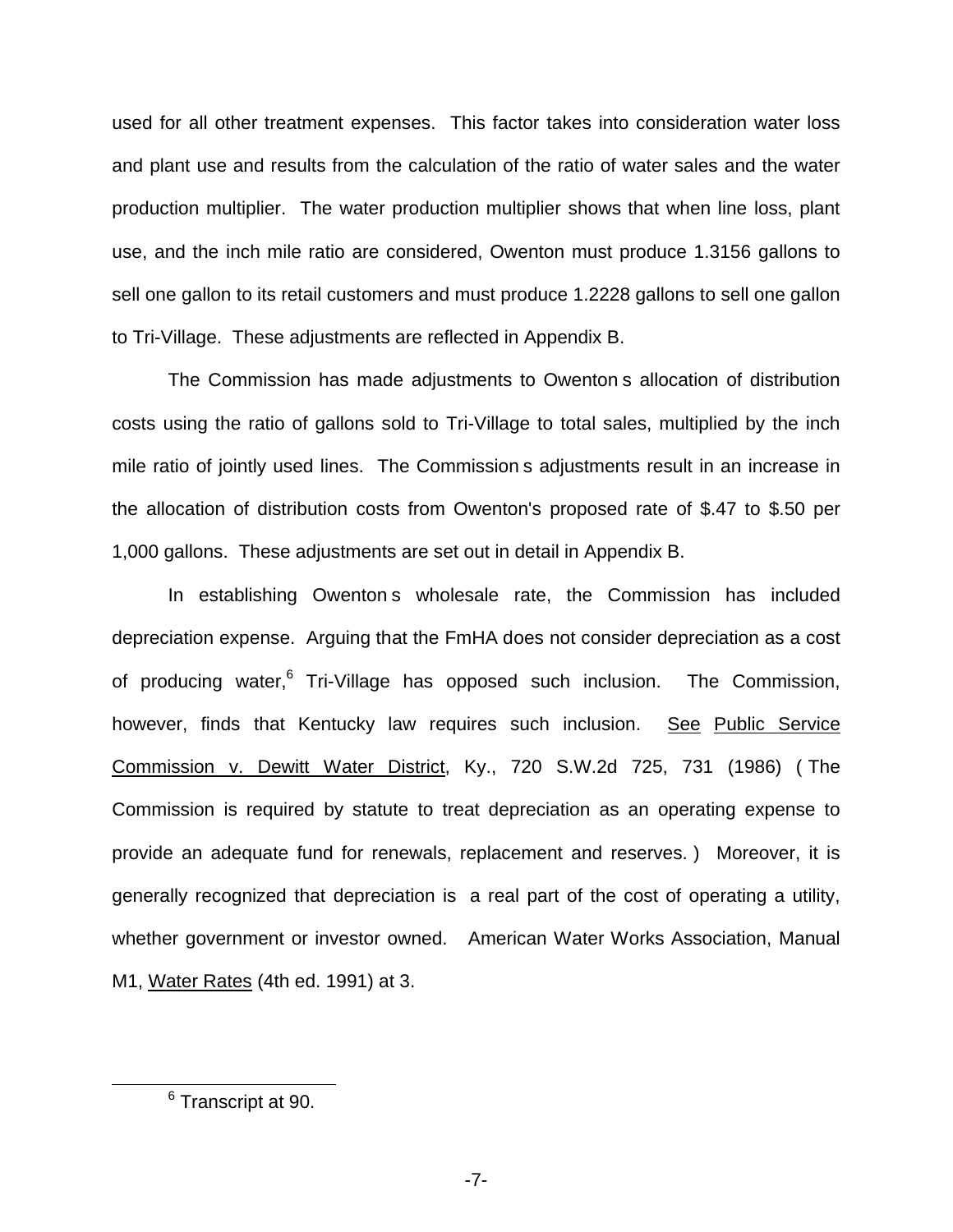In establishing Owenton s wholesale rate, the Commission has rejected Tri-Village s contention that Owenton s retail rates must also be considered. The powers of the PSC are purely statutory and it has only such powers as are conferred expressly or by necessity or fair implication. As a statutory agency of limited authority, the PSC cannot add to its enumerated powers. Boone County Water and Sewer District v. Public Service Commission, Ky., 949 S.W.2d 588, 591 (1997). While the Commission has been granted the authority to review a municipal utility s wholesale rates to public utilities, Simpson County Water District v. City of Franklin, Ky., 872 S.W.2d 460 (1994), it has no authority over a municipal utility s retail rates. Owenton s retail rates, therefore, are not properly within the Commission s scope of review. To the extent that the Commission has carefully reviewed the cost components that comprise Owenton s wholesale rate, moreover, there is no need to review Owenton s retail rates.

In summary, the Commission finds that Owenton s wholesale rate should provide for the following components: \$.17 per 1,000 gallons for debt service; \$1.44 per 1,000 gallons for water treatment costs; and, \$.50 per 1,000 gallons for distribution costs. Owenton s rate for wholesale water service to Tri-Village should be \$2.11 per 1,000 gallons.

#### RATE CASE EXPENSE

Owenton requests recovery of \$15,861.11 for expenses incurred to prosecute its application for rate adjustment. In support of its request, it contends that these expenses are directly related to its sale of water to Tri-Village and, therefore, are most appropriately borne by Tri-Village. It further argues that the expenses were incurred as a direct result of Tri-Village s failure to negotiate in good faith as required by the Water Purchase Contract.

-8-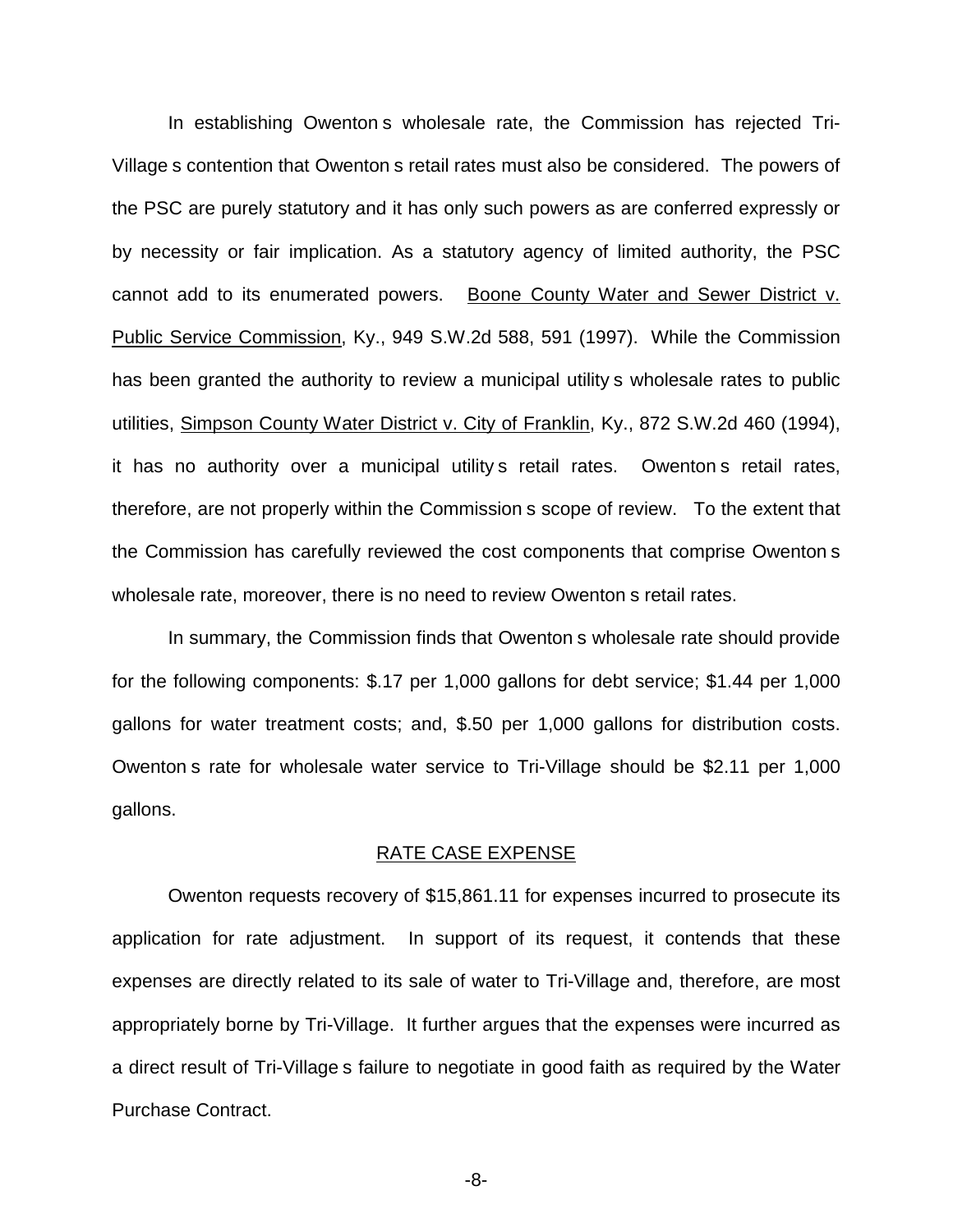Tri-Village objects to the requested recovery of any rate case expenses. Tri-Village argues that Owenton, having waited until after the hearing on the proposed rate adjustment to make its request, has not brought its request in a timely manner and should be barred from any recovery. Tri-Village further contends that, as a result of Owenton s late request, it has been deprived of any meaningful opportunity to question these expenses. Finally, the water district contends that, Owenton, not Tri-Village, failed to comply with the Water Purchase Contract by applying to the Commission for a rate adjustment.

Rate case expenses have long been considered as appropriate expenses for inclusion in utility rates. In West Ohio Gas Co. v. Public Utilities Comm n, 294 U.S. 63, 74 (1935), the United States Supreme Court held that such expenses must be included among the costs of operation in the computation of a fair return. It declared that [t]he charges of engineers and counsel, incurred in defense of its security and perhaps its very life, were as appropriate and even necessary as expenses could well be. Id.

As a general matter, reasonable rate case expenses are usually borne by all customers. The present case, however, is not a usual case. The Commission regulates only a portion of Owenton s operations. It does not regulate Owenton s retail operations nor is Owenton required to obtain Commission approval for those rates. As the costs associated with Commission review are clearly associated only with Owenton s wholesale rate, the Commission finds that these costs should be attributed to Owenton s wholesale operations only.

The Commission agrees with Tri-Village s position that some rate case expenses are affected by the Water Purchase Contract. According to Paragraph C5 of that contract, the parties are to equally bear the cost of a study on the cost of water

-9-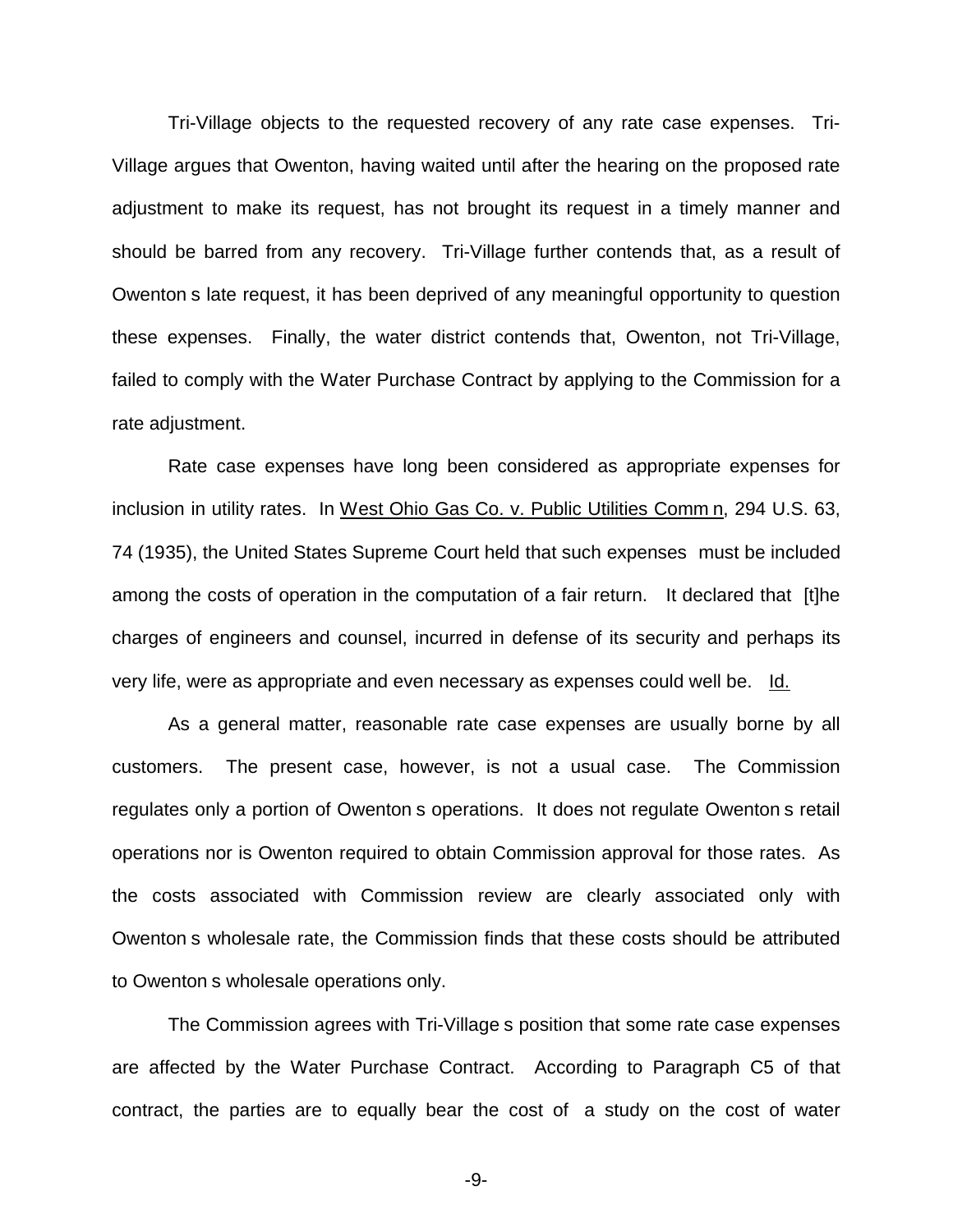production and distribution by the Seller to the Purchaser. Clearly, a portion of Owenton s rate case expenses was incurred in the preparation of such a study. The Commission is of the opinion that equity and fairness require that both parties equally bear those costs. Of the total amount of rate case expense claimed, approximately \$5,032 is related to the cost-of-service study. The cost of this study should be allocated equally among the parties and only \$2,516 considered recoverable rate case expenses.

The Commission specifically rejects each party s arguments that the other failed to comply with the Water Purchase Contract s terms. The record clearly shows that both parties failed to request the performance of a cost-of-service study by an independent party and that both made only lukewarm attempts to negotiate a resolution to their dispute. Neither party comes to the Commission with clean hands.

Based upon its review of the record, the Commission finds that Owenton incurred reasonable rate case expenses of \$11,346. The Commission has disallowed that portion of the claimed expense for which no invoices have been submitted. The Commission further finds that Owenton should be permitted to recover its rate case expenses over a 3-year period through a temporary surcharge on the rate that it charges Tri-Village.

The Commission denies Tri-Village s objections that the request for rate case expense recovery is untimely and deprives it of a meaningful opportunity to review those expenses. The issue of rate case expense was timely raised at the hearing in this matter, and Tri-Village had the opportunity to review and voice its objections to any expense in its post-hearing brief.

-10-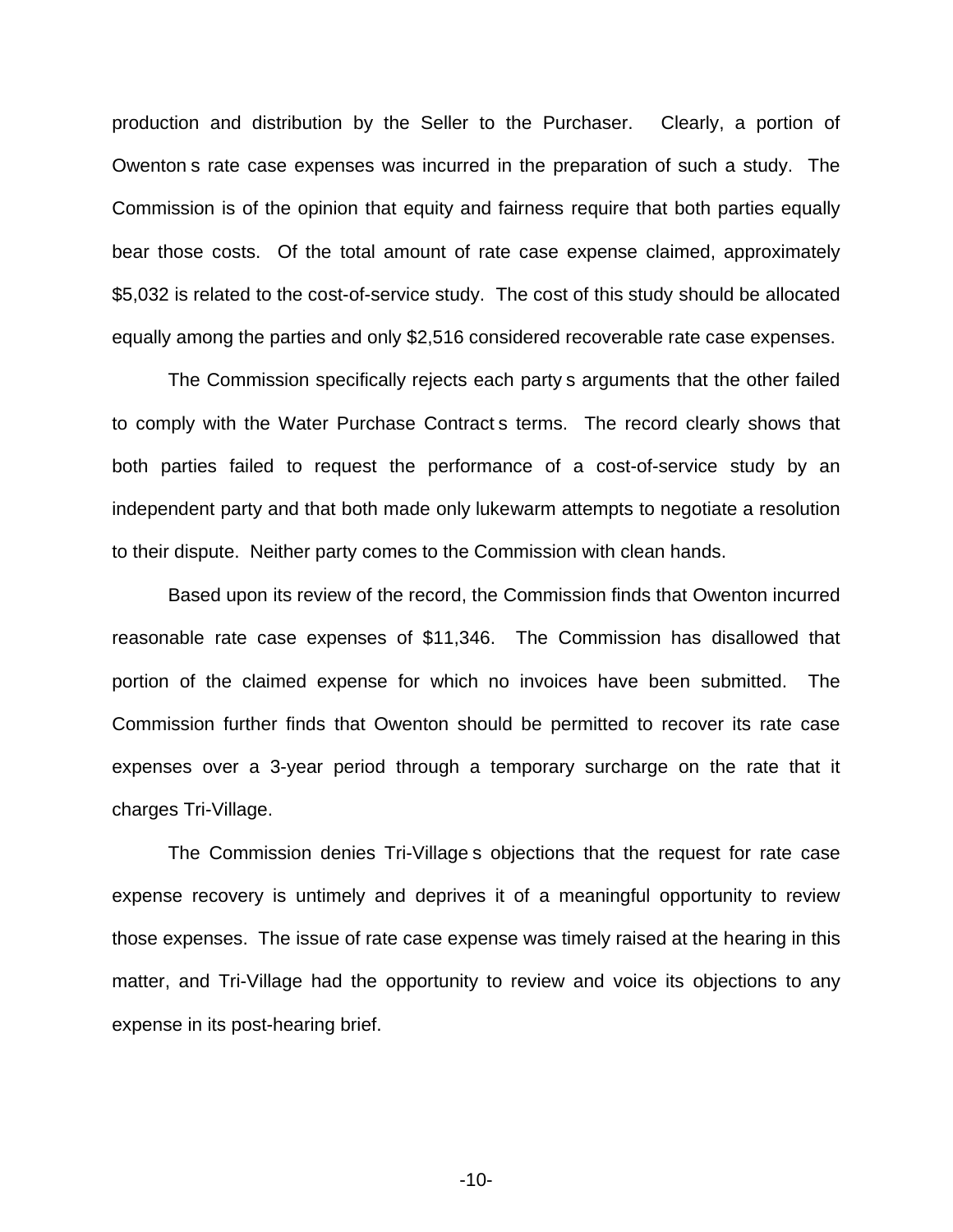#### SUMMARY

After review of the evidence of the record and being otherwise sufficiently advised, the Commission finds that:

1. Based upon its adjusted operations for Fiscal Year 1997, Owenton requires \$459,997 annually to meet its reasonable operating expenses, including depreciation, to provide water service to all customers.

2. During Fiscal Year 1997, approximately \$200,872 of Owenton s operating expenses was incurred to provide water service to Tri-Village.

3. During Fiscal Year 1997, approximately \$17,591 of Owenton s debt service requirement was related to providing service to Tri-Village.

4. Owenton s total annual revenue requirement to provide water service to Tri-Village is \$218,463.

5. A complete allocation of Owenton s cost of serving Tri-Village is set forth in Appendix B to this Order.

6. Based upon Owenton s sales to Tri-Village during Fiscal Year 1997, a wholesale rate of \$2.11 per 1,000 gallons of water will produce annual revenue sufficient to meet Owenton s cost of serving Tri-Village.

7. Owenton should be permitted to recover \$11,346 of rate case expenses through a temporary surcharge assessed over a 3-year period.

8. The rates in Appendix A to this Order are the fair, just, and reasonable rates for Owenton.

-11-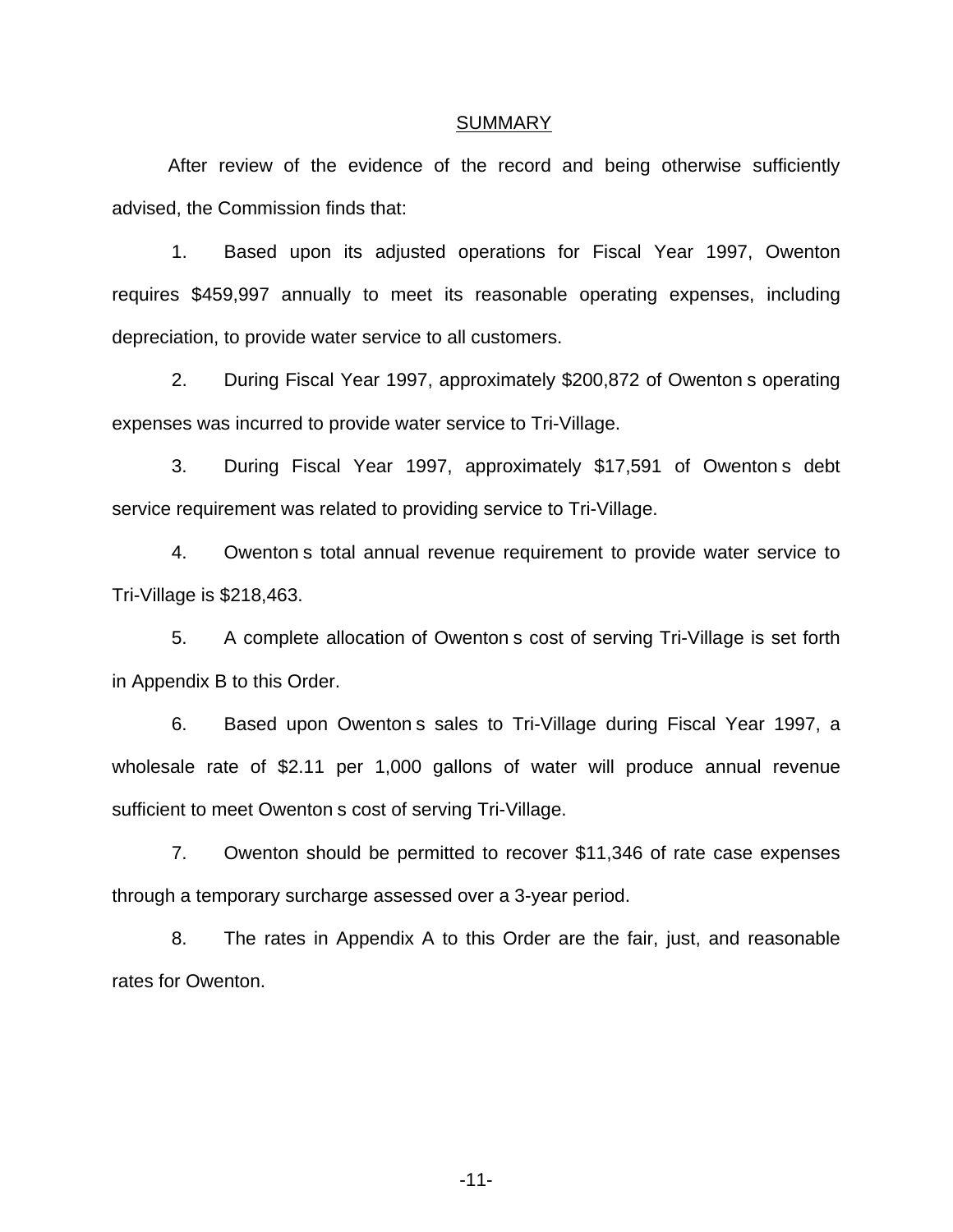9. The rate proposed by Owenton is unjust and unreasonable and should be denied.

IT IS THEREFORE ORDERED that:

1. The rates set forth in Appendix A are approved for water service rendered by Owenton to Tri-Village on and after the date of this Order.

2. The rate proposed by Owenton is denied.

3. Owenton is authorized to assess a surcharge of \$.04 per 1,000 gallons on water sales to Tri-Village for a period of 3 years from the date of this Order, or until it has collected revenues of \$11,346 from this surcharge, whichever occurs first.

4. Within 30 days of the date of this Order, Owenton shall file revised tariff sheets reflecting the rates approved herein.

Done at Frankfort, Kentucky, this 22<sup>th</sup> day of February, 1999.

By the Commission

ATTEST:

Executive Director

\_\_\_\_\_\_\_\_\_\_\_\_\_\_\_\_\_\_\_\_\_\_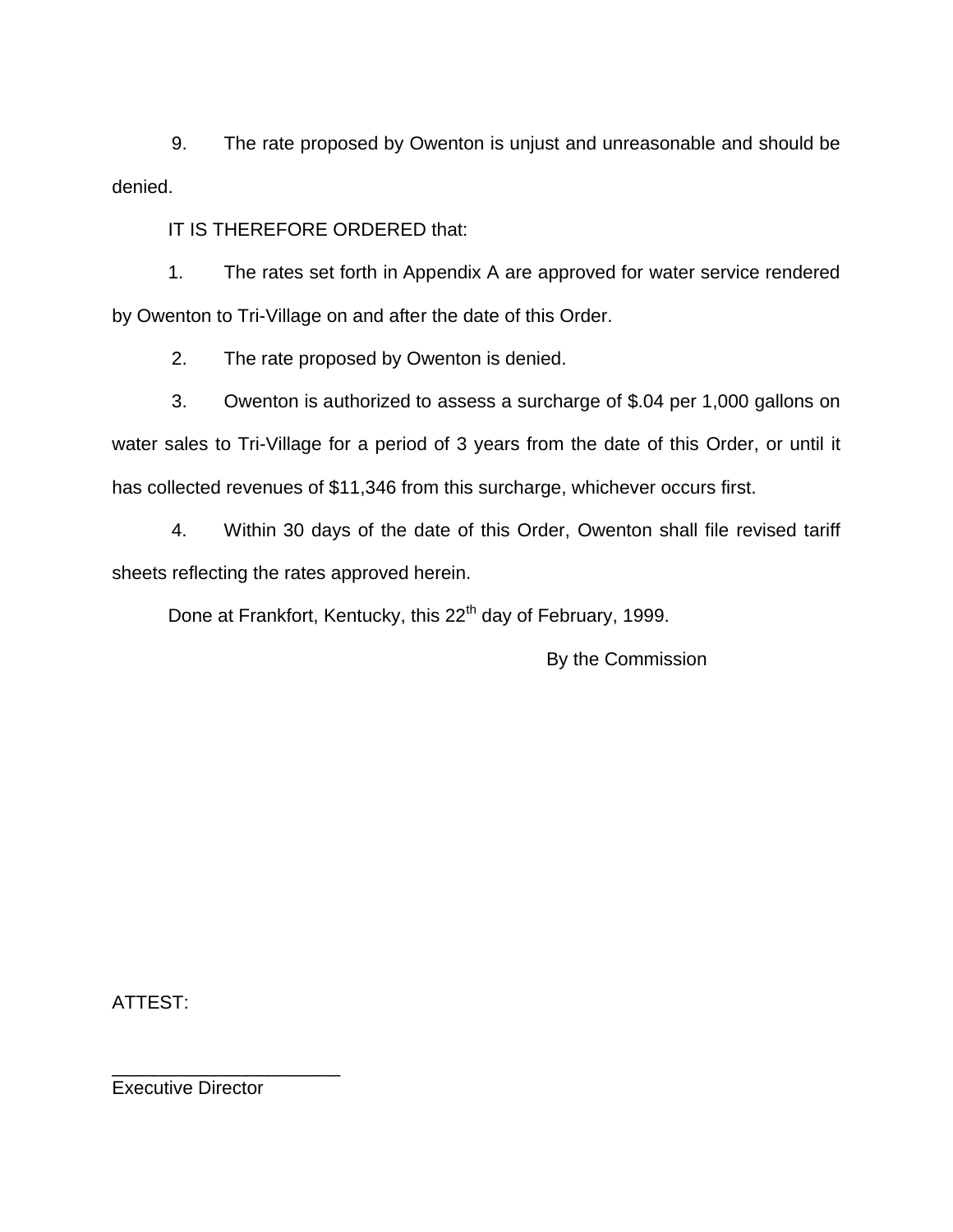# APPENDIX A

# AN APPENDIX TO AN ORDER OF THE KENTUCKY PUBLIC SERVICE COMMISSION IN CASE NO. 98-283 DATED FEBRUARY 22, 1999

The following rates are prescribed for the City of Owenton, Kentucky to be assessed to

Tri-Village Water District to be effective on and after the effective date of this Order.

Wholesale Water Service \$2.11 per 1,000 gallons

Rate Case Expense Surcharge<sup>\*</sup> \$0.04 per 1,000 gallons

<sup>\*</sup> This surcharge shall terminate 3 years from the date of this Order or upon collection of \$11,346 in revenues, whichever occurs first.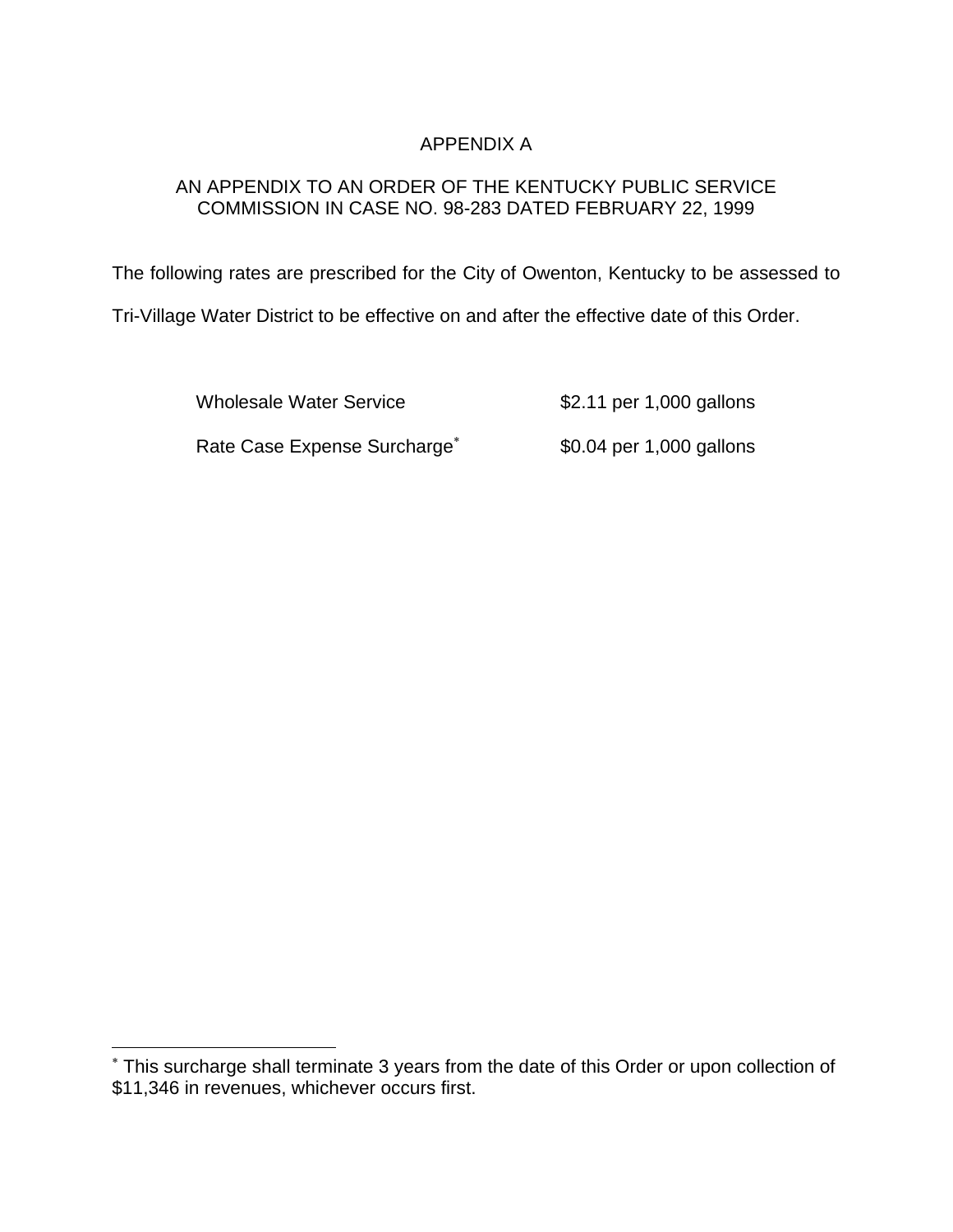APPENDIX B

AN APPENDIX TO AN ORDER OF THE KENTUCKY PUBLIC SERVICE COMMISSION IN CASE NO. 98-283 DATED FEBRUARY 22, 1999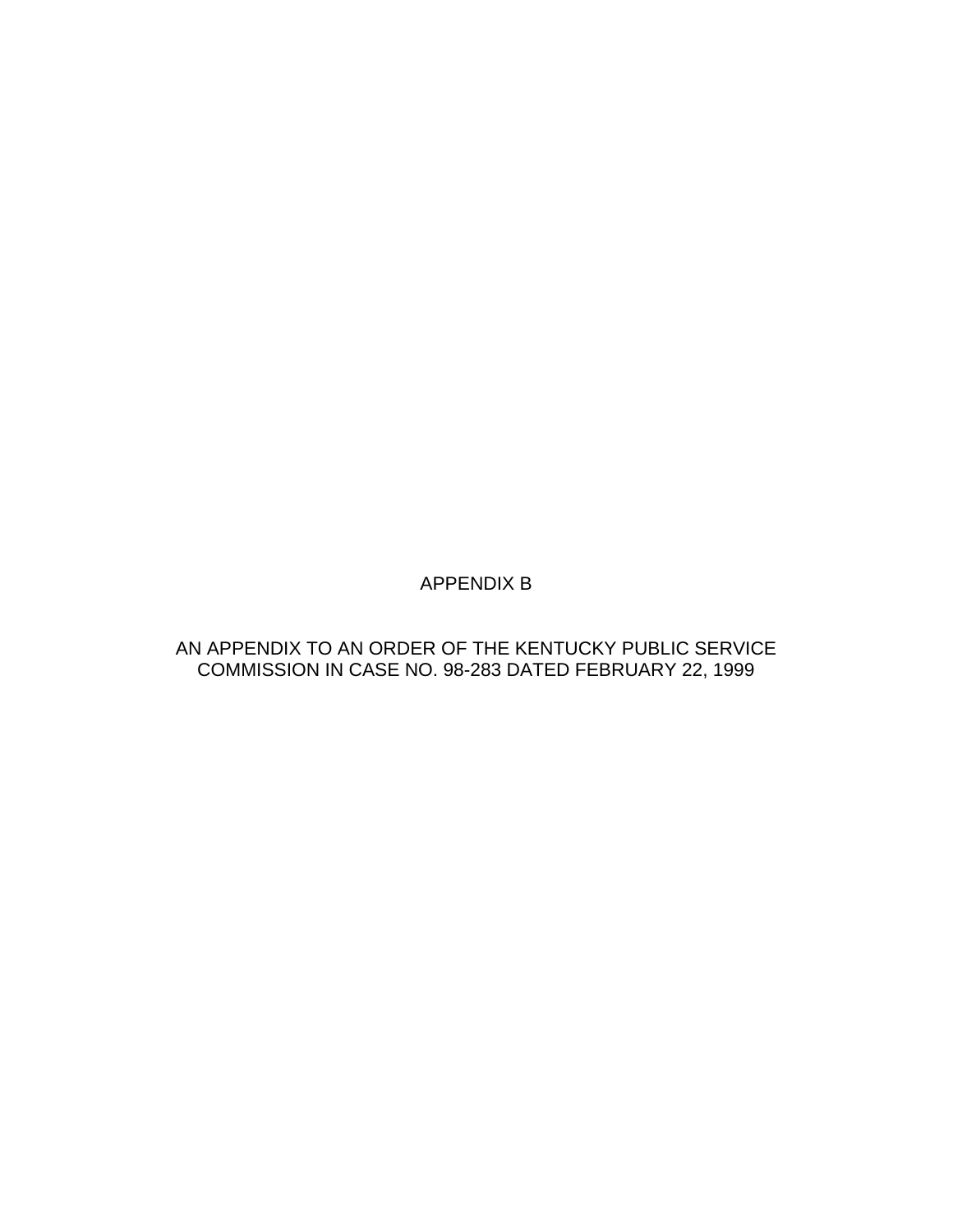| <b>City of Owenton</b>                 | <b>Gallons</b> |
|----------------------------------------|----------------|
| Plant Use                              | 22,456,000     |
| Line Loss                              | 36,636,900     |
| <b>Sales to Resale</b>                 | 10,053,000     |
| Sales to Owenton                       | 61,051,100     |
| Sales to Tri-Village                   | 103,772,000    |
| <b>Unmetered Water</b>                 | 5,475,000      |
| <b>Water Used by Owenton</b>           | 6,904,000      |
| <b>Total Produced and Purchased</b>    | 246,348,000    |
| <b>Total Sales</b>                     | 180,351,100    |
| <b>Water Loss Percentage</b>           | 14.87%         |
| <b>Plant Use Percentage</b>            | 9.12%          |
| <b>Total Line Loss and Plant Use</b>   | 23.99%         |
| (Total Sales Includes Unmetered Water) |                |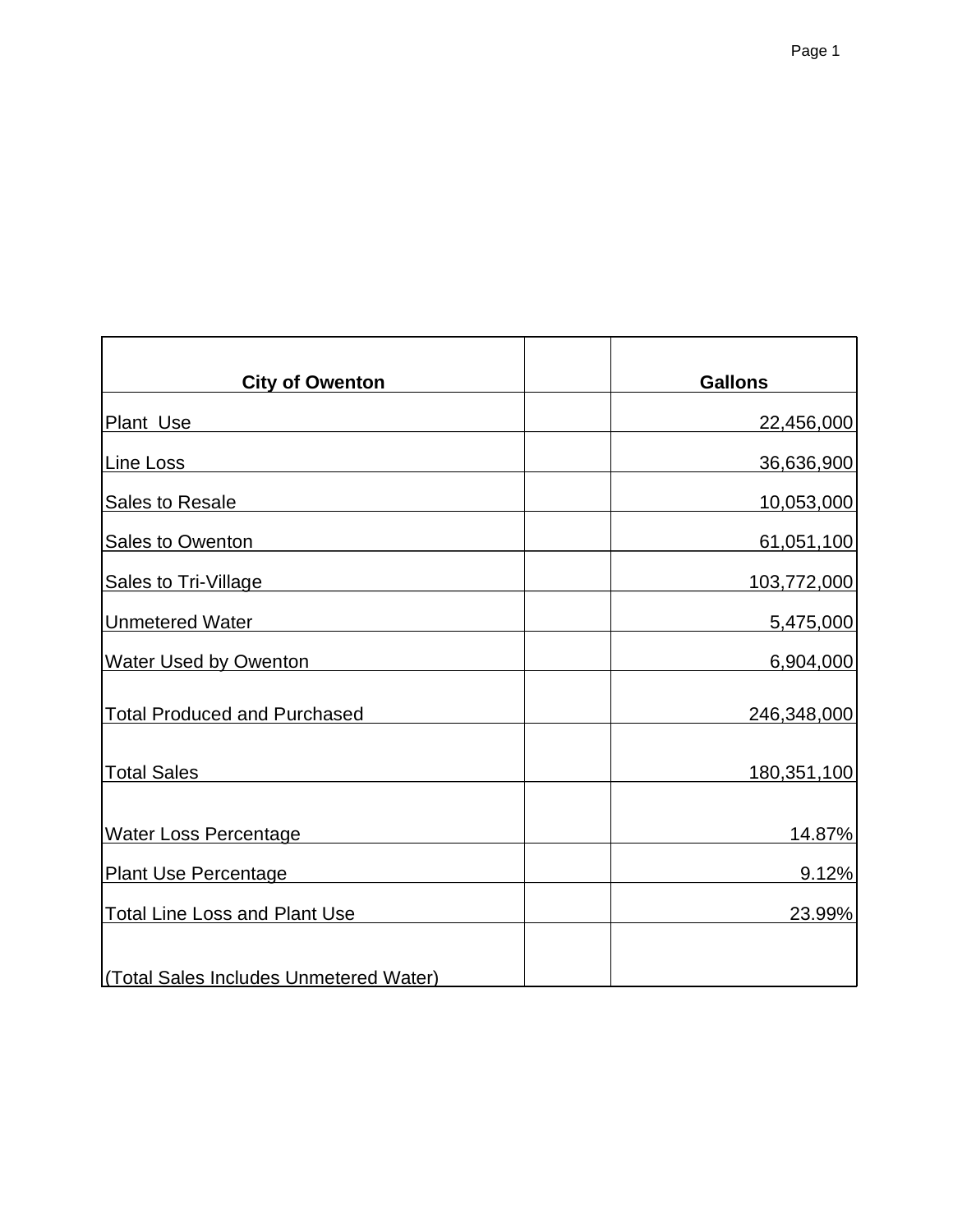| <b>City of Owenton</b> |                                              |                     |             |                  |  |
|------------------------|----------------------------------------------|---------------------|-------------|------------------|--|
|                        |                                              |                     |             |                  |  |
| <b>Total Miles</b>     |                                              | <b>Shared Miles</b> |             |                  |  |
|                        |                                              |                     |             |                  |  |
| Size                   | Miles                                        | <b>Inch Miles</b>   | Miles       | Inch-Miles       |  |
| 12"                    | 2.08                                         | 24.96               | 2.08        | 24.96            |  |
| 8"                     | 9.47                                         | 75.76               | 9.47        | 75.76            |  |
| 6"                     | 6.68                                         | 40.08               | 4.21        | 25.26            |  |
| 4"                     | 14.39                                        | 57.56               | 0.52        | 2.08             |  |
| 3"                     | 0.66                                         | 1.98                | $\mathbf 0$ | $\boldsymbol{0}$ |  |
| 2"                     | 4.45                                         | 8.9                 | $\mathbf 0$ | $\mathbf 0$      |  |
|                        |                                              |                     |             |                  |  |
| Total                  | 37.73                                        | 209.24              | 16.28       | 128.06           |  |
|                        |                                              |                     |             |                  |  |
|                        | Jointly Used Miles of Line = 128.06 / 209.24 |                     |             | 61.20%           |  |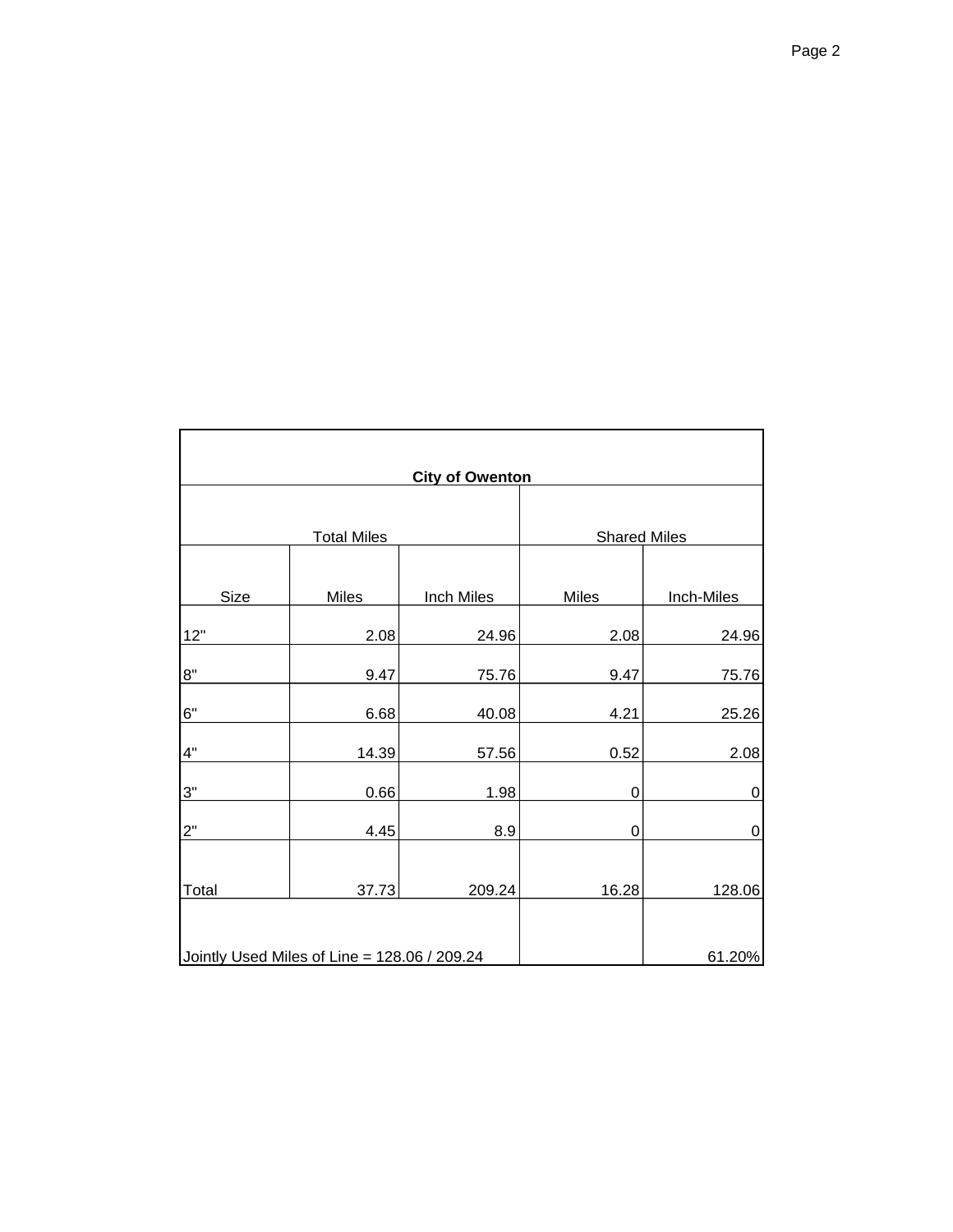|                                      |                     | <b>Allocation of Treatment</b> | <b>Allocation of Distribution</b> |
|--------------------------------------|---------------------|--------------------------------|-----------------------------------|
| 1997 Expense                         | <b>Total System</b> | <b>Expense</b>                 | <b>Expense</b>                    |
| <b>Bad Debt</b>                      | 2,987               | 0                              | 0                                 |
| Chemicals                            | 39,799              | 22,900                         | 0                                 |
| Electricity                          |                     |                                |                                   |
| <b>River Pumping Facilities</b>      | 25,582              | 14,720                         | 0                                 |
| <b>Water Treatment Plant</b>         | 22,690              | 13,056                         | 0                                 |
| <b>Truck Loading Station</b>         | 432                 | 0                              | 0                                 |
| <b>Tank Telemetry</b>                | 175                 | 0                              | 62                                |
| Insurance                            |                     |                                |                                   |
| Employee                             | 11,733              | 3,890                          | 1,570                             |
| <b>Workers Comp</b>                  | 7,445               | 2,469                          | 996                               |
| <b>Truck</b>                         | 5,165               | 1,712                          | 691                               |
| <b>Building</b>                      | 1,631               | 872                            | 0                                 |
| Bond                                 | 523                 | 0                              | 0                                 |
| Misc.                                | 516                 | 166                            | 72                                |
| Office Expense                       | 4,286               | 1,383                          | 599                               |
| <b>Operating Supplies</b>            | 3,425               | 1,832                          |                                   |
| Payroll Expenses                     | 10,747              | 3,563                          | 1,438                             |
| <b>Professional Fees</b>             | 3,800               | 1,226                          | 531                               |
| Repairs and Maintenance              |                     |                                |                                   |
| <b>Distribution Materials</b>        | 26,142              | 0                              | 9,207                             |
| <b>Service Facilities</b>            | 8,010               | $\overline{0}$                 | 0                                 |
| <b>Treatment Plant</b>               | 14,746              | 7,886                          | 0                                 |
| Miscellaneous                        | 6,395               | 1,032                          | 1,573                             |
| <b>Retirement Contributions</b>      | 6,607               | 2,191                          | 884                               |
| Salaries and Wages                   |                     |                                |                                   |
| Distribution                         | 36,651              | 0                              | 12,908                            |
| Treatment                            | 77,464              | 41,428                         | 0                                 |
| <b>Meters</b>                        | 22,283              | 0                              | 0                                 |
| Sampling Expense                     | 3,676               | 0                              | 1,295                             |
| Telephone                            | 1,547               | 499                            | 216                               |
| <b>Tractor and Truck</b>             | 7,502               | 2,421                          | 1,048                             |
| Travel and School                    | 1,153               | 382                            | 154                               |
| Uniforms                             | 2,653               | 880                            | 355                               |
| <b>Withdrawal Fees</b>               | 5,420               | 0                              | 0                                 |
| Depreciation                         |                     |                                |                                   |
| <b>Buildings and Improvements</b>    | 333                 | 0                              | 117                               |
| Office Furniture and Fixtures        | 804                 | 259                            | 112                               |
| Distribution System                  | 40,857              | 0                              | 14,390                            |
| Equipment                            | 9,993               | 0                              | 3,520                             |
| <b>Service Facilities</b>            | 1,243               | 0                              | 0                                 |
| <b>Treatment Plant</b>               | 45,457              | 24,310                         | 0                                 |
| Miscellaneous                        | 125                 | 31                             | 24                                |
| <b>Total Operating Expenses</b>      | 459,997             | 149,108                        | 51,764                            |
| Rates                                |                     | \$1.44                         | \$0.50                            |
| <b>Treatment Rate</b>                |                     | \$1.44                         |                                   |
| <b>Distribution Rate</b>             |                     | \$0.50                         |                                   |
| Debt Service Rate                    | 17,591              | \$0.17                         |                                   |
|                                      |                     |                                |                                   |
| <b>Wholesale Rate to Tri-Village</b> |                     | \$2.11                         |                                   |